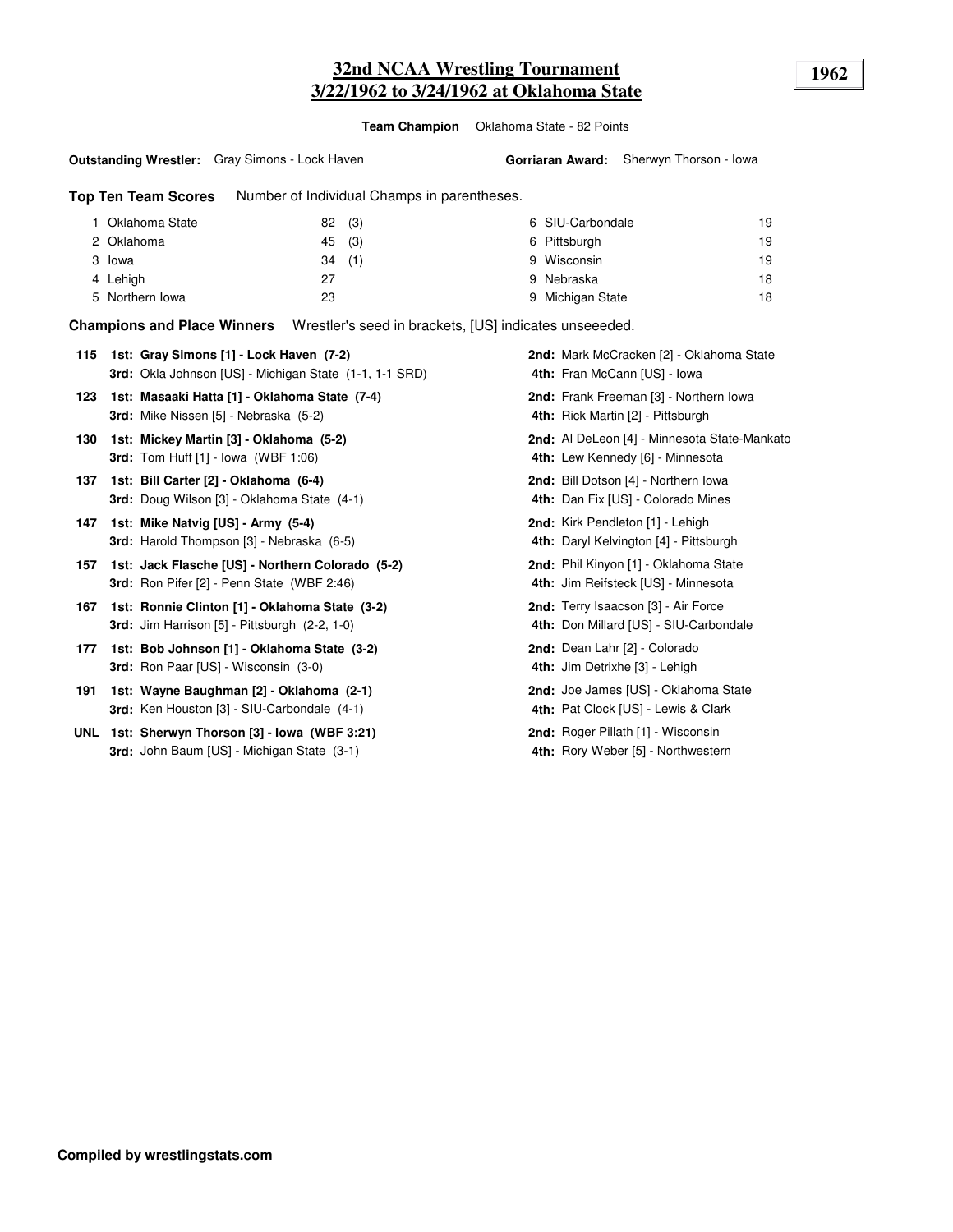# **3/22/1962 to 3/24/1962 at Oklahoma State 1962 NCAA Wrestling Championship Page <sup>1</sup> of <sup>20</sup>**

| Bye                                |                      |                     |                         |
|------------------------------------|----------------------|---------------------|-------------------------|
|                                    | Mike Grandstaff      |                     | 115 Weight Class        |
| Mike Grandstaff, Virginia Tech [5] |                      |                     |                         |
|                                    |                      | Mike Grandstaff 5-3 |                         |
| Bob Moore, Ohio State              |                      |                     |                         |
|                                    | Wally Curtis 4-2     |                     |                         |
| Wally Curtis, Oklahoma [4]         |                      |                     |                         |
|                                    |                      |                     | Gray Simons 6-3         |
| Isadore Ramos, SIU-Carbondale      |                      |                     |                         |
| Gray Simons, Lock Haven [1]        | Gray Simons 13-4     |                     |                         |
|                                    |                      |                     |                         |
|                                    |                      | Gray Simons 6-3     |                         |
| Ed Fletcher, Oregon State          |                      |                     |                         |
| Fran McCann, Iowa                  | Fran McCann 1-1, 3-2 |                     |                         |
|                                    |                      |                     |                         |
|                                    |                      |                     | Gray Simons 7-2         |
| Van Doughty, Western State         |                      |                     |                         |
| Mark McCracken, Oklahoma State [2] | Mark McCracken 6-5   |                     |                         |
|                                    |                      |                     |                         |
| Junior Sandoval, Northern Colorado |                      | Mark McCracken 6-3  |                         |
|                                    |                      |                     |                         |
| Okla Johnson, Michigan State       | Okla Johnson 5-4     |                     |                         |
|                                    |                      |                     | Mark McCracken DFT 3:08 |
| John DeAno, Illinois               |                      |                     |                         |
|                                    | John DeAno 7-5       |                     |                         |
| Bill Merriam, Lehigh [3]           |                      |                     |                         |
|                                    |                      | Gil Sanchez 3-0     |                         |
| Gil Sanchez, Colorado State [6]    |                      |                     |                         |
|                                    | Gil Sanchez          |                     |                         |
| Bye                                |                      |                     |                         |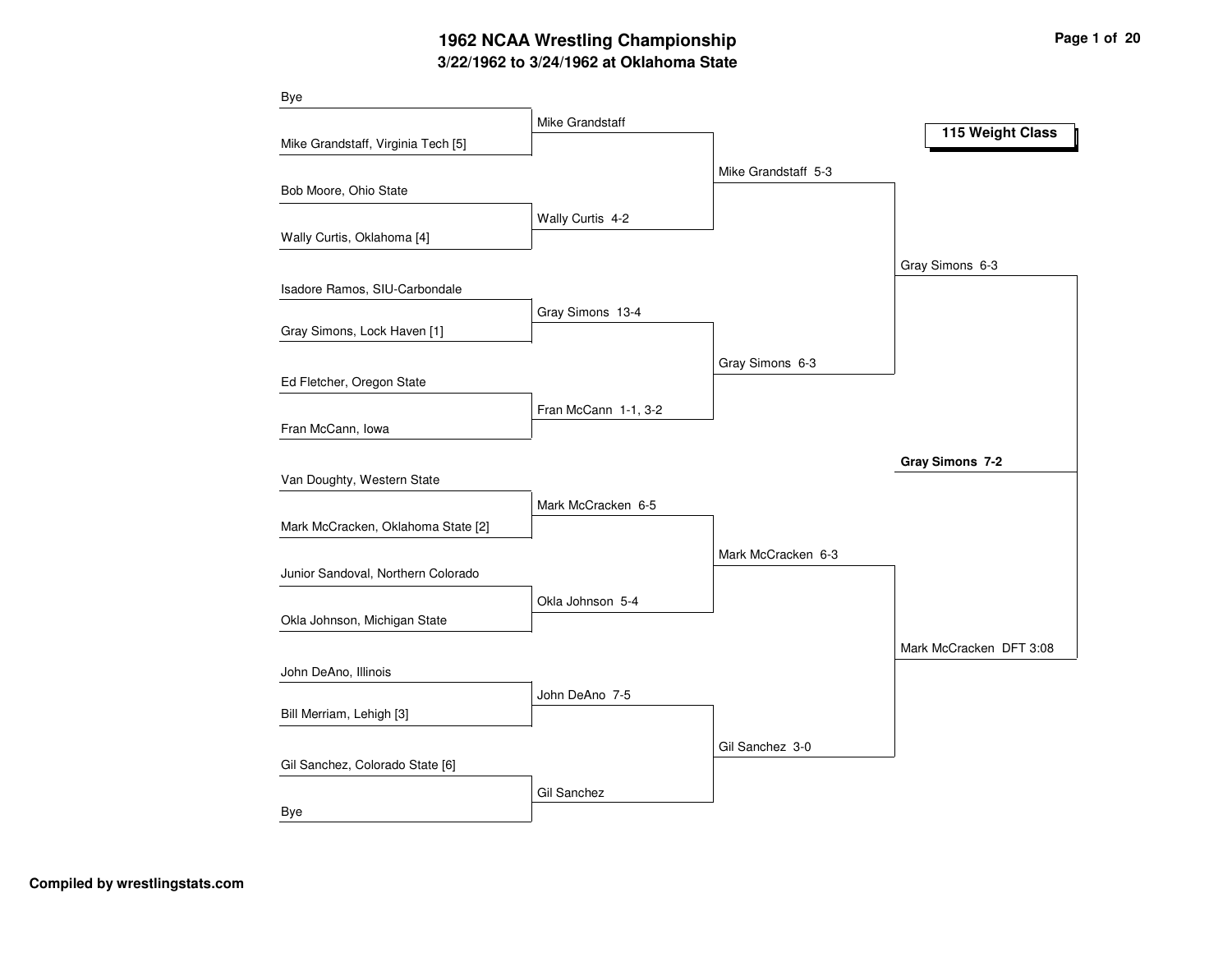# **3/22/1962 to 3/24/1962 at Oklahoma State 1962 NCAA Wrestling Championship Page <sup>2</sup> of <sup>20</sup>**

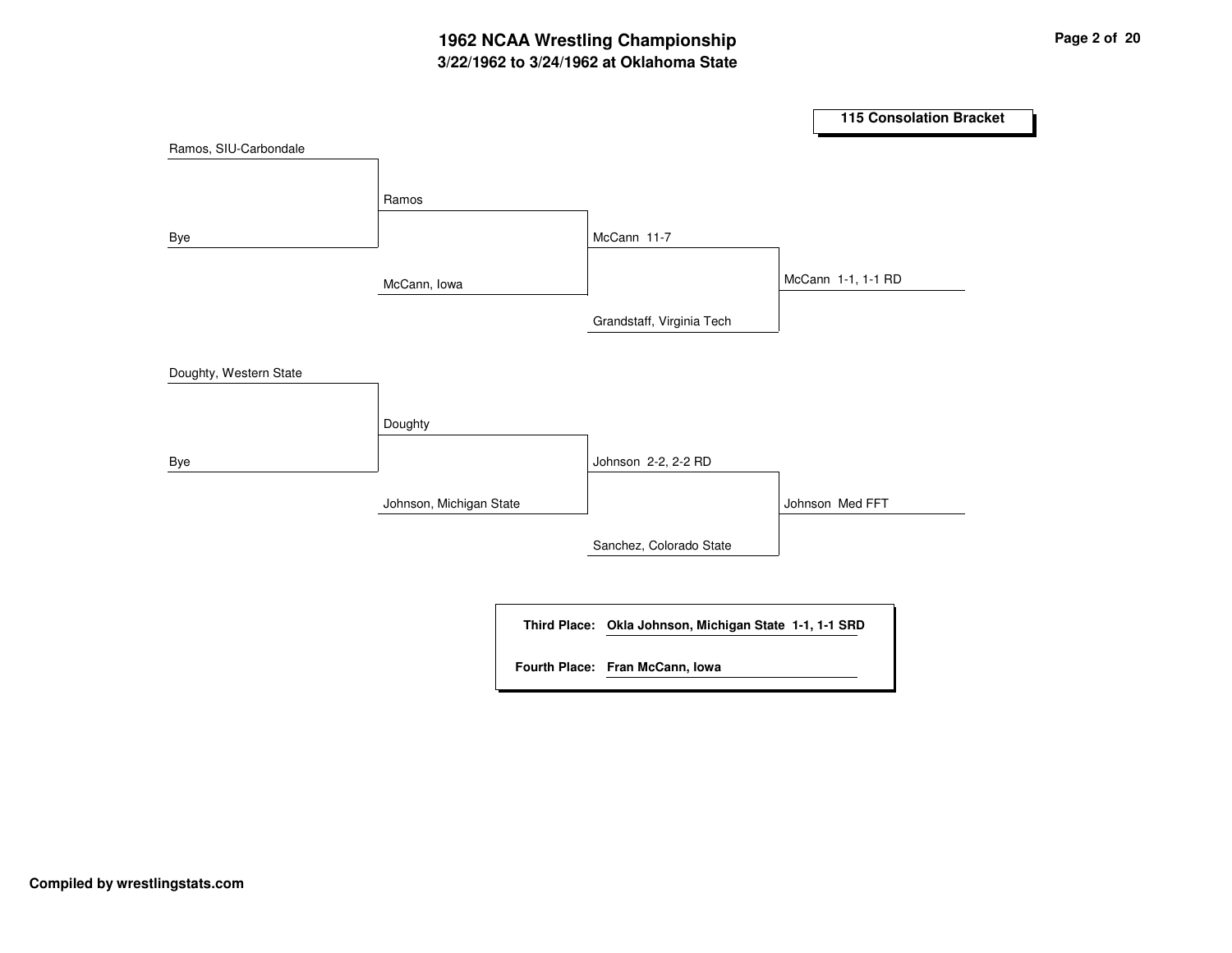| Norm Parker<br>Bye<br>Norm Parker 3-2<br>123 Weight Class<br>Don Pike, Rutgers<br>Don Pike 6-3<br>Dave Apling, Toledo<br>Mike Nissen 5-1<br>George Jurinek, Illinois<br>Mike Nissen 6-4<br>Mike Nissen Fall 6:48<br>Lee Westervelt, Baldwin Wallace<br>Lee Westervelt<br>Masaaki Hatta 3-1<br>Bye<br>Masaaki Hatta<br>Masaaki Hatta 9-3<br>L.A. Dougherty 5-5, 4-1<br>Masaaki Hatta 4-1<br><b>Claude Gonzales</b><br>Claude Gonzales, Colorado State<br>Claude Gonzales 5-4<br>Bye<br>Dave Unruh<br>Dave Unruh, Kansas State<br>Masaaki Hatta 7-4<br>Don Neff, Northern Colorado<br>Don Neff<br>Bye<br>Rick Martin 9-7<br>Rick Martin, Pittsburgh [2]<br>Rick Martin 9-1<br>Jerry Perez, Oregon State<br>Rick Martin 5-3<br>Dave Hansen, Wyoming<br>Frank Coniglio 4-3<br>Frank Coniglio, SIU-Carbondale<br>Frank Coniglio Fall 5:56<br>Ron Maunder, Maryland<br>Ron Maunder<br>Bye<br>Frank Freeman 7-5<br>Bye<br><b>Fred Powell</b><br>Fred Powell, Lock Haven [6] | Norm Parker, Iowa [4]             |                 |  |
|----------------------------------------------------------------------------------------------------------------------------------------------------------------------------------------------------------------------------------------------------------------------------------------------------------------------------------------------------------------------------------------------------------------------------------------------------------------------------------------------------------------------------------------------------------------------------------------------------------------------------------------------------------------------------------------------------------------------------------------------------------------------------------------------------------------------------------------------------------------------------------------------------------------------------------------------------------------------|-----------------------------------|-----------------|--|
|                                                                                                                                                                                                                                                                                                                                                                                                                                                                                                                                                                                                                                                                                                                                                                                                                                                                                                                                                                      |                                   |                 |  |
|                                                                                                                                                                                                                                                                                                                                                                                                                                                                                                                                                                                                                                                                                                                                                                                                                                                                                                                                                                      |                                   |                 |  |
|                                                                                                                                                                                                                                                                                                                                                                                                                                                                                                                                                                                                                                                                                                                                                                                                                                                                                                                                                                      |                                   |                 |  |
|                                                                                                                                                                                                                                                                                                                                                                                                                                                                                                                                                                                                                                                                                                                                                                                                                                                                                                                                                                      |                                   |                 |  |
|                                                                                                                                                                                                                                                                                                                                                                                                                                                                                                                                                                                                                                                                                                                                                                                                                                                                                                                                                                      | Mike Nissen, Nebraska [5]         |                 |  |
|                                                                                                                                                                                                                                                                                                                                                                                                                                                                                                                                                                                                                                                                                                                                                                                                                                                                                                                                                                      |                                   |                 |  |
|                                                                                                                                                                                                                                                                                                                                                                                                                                                                                                                                                                                                                                                                                                                                                                                                                                                                                                                                                                      | Bye                               |                 |  |
|                                                                                                                                                                                                                                                                                                                                                                                                                                                                                                                                                                                                                                                                                                                                                                                                                                                                                                                                                                      |                                   |                 |  |
|                                                                                                                                                                                                                                                                                                                                                                                                                                                                                                                                                                                                                                                                                                                                                                                                                                                                                                                                                                      | Masaaki Hatta, Oklahoma State [1] |                 |  |
|                                                                                                                                                                                                                                                                                                                                                                                                                                                                                                                                                                                                                                                                                                                                                                                                                                                                                                                                                                      | Neal Yoshida, Fresno State        |                 |  |
|                                                                                                                                                                                                                                                                                                                                                                                                                                                                                                                                                                                                                                                                                                                                                                                                                                                                                                                                                                      | L.A. Dougherty, Colorado          |                 |  |
|                                                                                                                                                                                                                                                                                                                                                                                                                                                                                                                                                                                                                                                                                                                                                                                                                                                                                                                                                                      | Bye                               |                 |  |
|                                                                                                                                                                                                                                                                                                                                                                                                                                                                                                                                                                                                                                                                                                                                                                                                                                                                                                                                                                      |                                   |                 |  |
|                                                                                                                                                                                                                                                                                                                                                                                                                                                                                                                                                                                                                                                                                                                                                                                                                                                                                                                                                                      |                                   |                 |  |
|                                                                                                                                                                                                                                                                                                                                                                                                                                                                                                                                                                                                                                                                                                                                                                                                                                                                                                                                                                      |                                   |                 |  |
|                                                                                                                                                                                                                                                                                                                                                                                                                                                                                                                                                                                                                                                                                                                                                                                                                                                                                                                                                                      |                                   |                 |  |
|                                                                                                                                                                                                                                                                                                                                                                                                                                                                                                                                                                                                                                                                                                                                                                                                                                                                                                                                                                      |                                   |                 |  |
|                                                                                                                                                                                                                                                                                                                                                                                                                                                                                                                                                                                                                                                                                                                                                                                                                                                                                                                                                                      |                                   |                 |  |
|                                                                                                                                                                                                                                                                                                                                                                                                                                                                                                                                                                                                                                                                                                                                                                                                                                                                                                                                                                      |                                   |                 |  |
|                                                                                                                                                                                                                                                                                                                                                                                                                                                                                                                                                                                                                                                                                                                                                                                                                                                                                                                                                                      |                                   |                 |  |
|                                                                                                                                                                                                                                                                                                                                                                                                                                                                                                                                                                                                                                                                                                                                                                                                                                                                                                                                                                      |                                   |                 |  |
|                                                                                                                                                                                                                                                                                                                                                                                                                                                                                                                                                                                                                                                                                                                                                                                                                                                                                                                                                                      |                                   |                 |  |
|                                                                                                                                                                                                                                                                                                                                                                                                                                                                                                                                                                                                                                                                                                                                                                                                                                                                                                                                                                      |                                   |                 |  |
|                                                                                                                                                                                                                                                                                                                                                                                                                                                                                                                                                                                                                                                                                                                                                                                                                                                                                                                                                                      |                                   |                 |  |
|                                                                                                                                                                                                                                                                                                                                                                                                                                                                                                                                                                                                                                                                                                                                                                                                                                                                                                                                                                      |                                   |                 |  |
| Ronald Thompson, Coe College                                                                                                                                                                                                                                                                                                                                                                                                                                                                                                                                                                                                                                                                                                                                                                                                                                                                                                                                         |                                   | Fred Powell 4-0 |  |
| Ronald Thompson 6-4                                                                                                                                                                                                                                                                                                                                                                                                                                                                                                                                                                                                                                                                                                                                                                                                                                                                                                                                                  | Mack Riley, Oklahoma              |                 |  |
| Frank Freeman 4-2<br>Bye                                                                                                                                                                                                                                                                                                                                                                                                                                                                                                                                                                                                                                                                                                                                                                                                                                                                                                                                             |                                   |                 |  |
| Frank Freeman<br>Frank Freeman, Northern Iowa [3]                                                                                                                                                                                                                                                                                                                                                                                                                                                                                                                                                                                                                                                                                                                                                                                                                                                                                                                    |                                   |                 |  |
| Frank Freeman 6-2<br>Bye                                                                                                                                                                                                                                                                                                                                                                                                                                                                                                                                                                                                                                                                                                                                                                                                                                                                                                                                             |                                   |                 |  |
| Lee Wolfe<br>Lee Wolfe, Lycoming                                                                                                                                                                                                                                                                                                                                                                                                                                                                                                                                                                                                                                                                                                                                                                                                                                                                                                                                     |                                   |                 |  |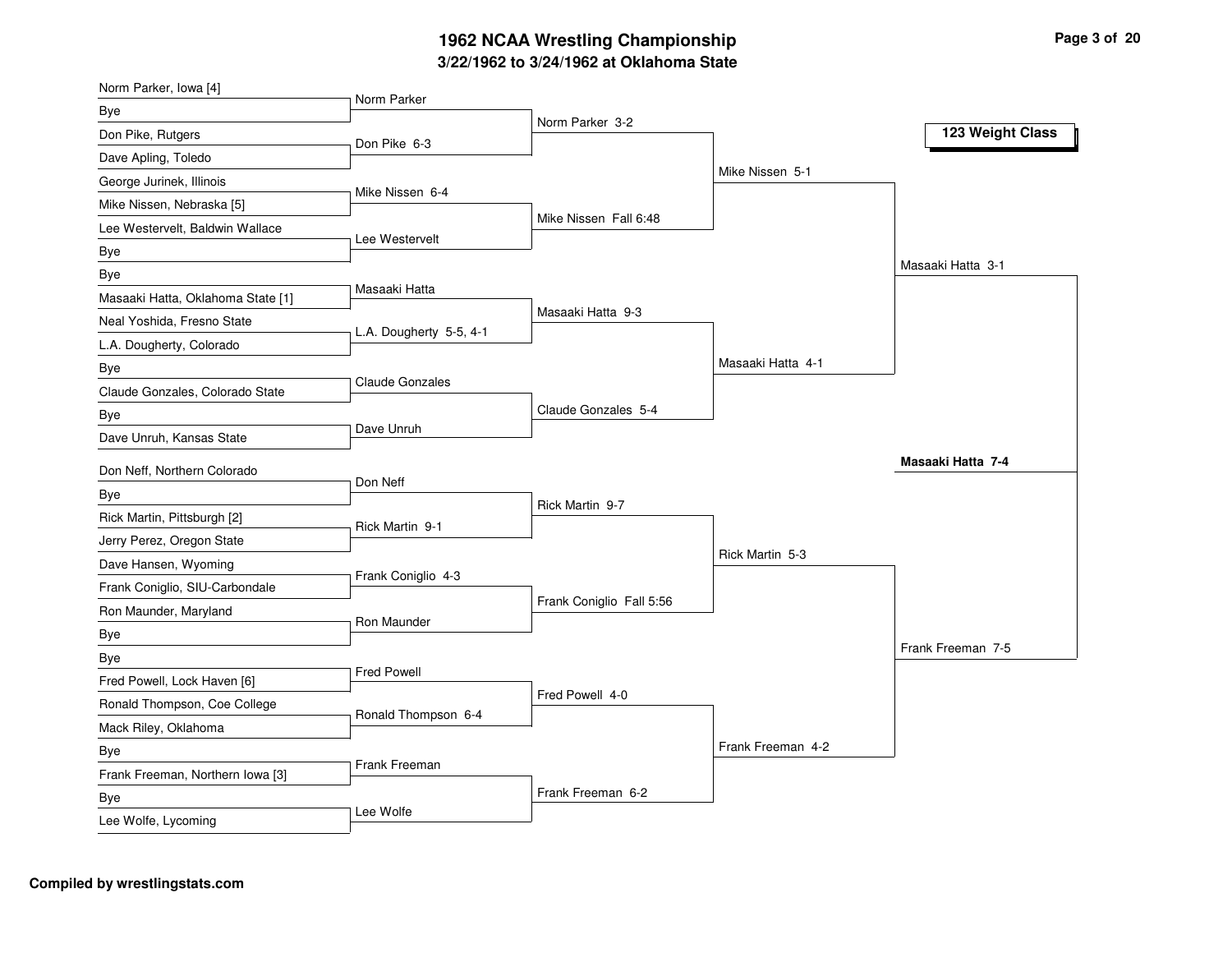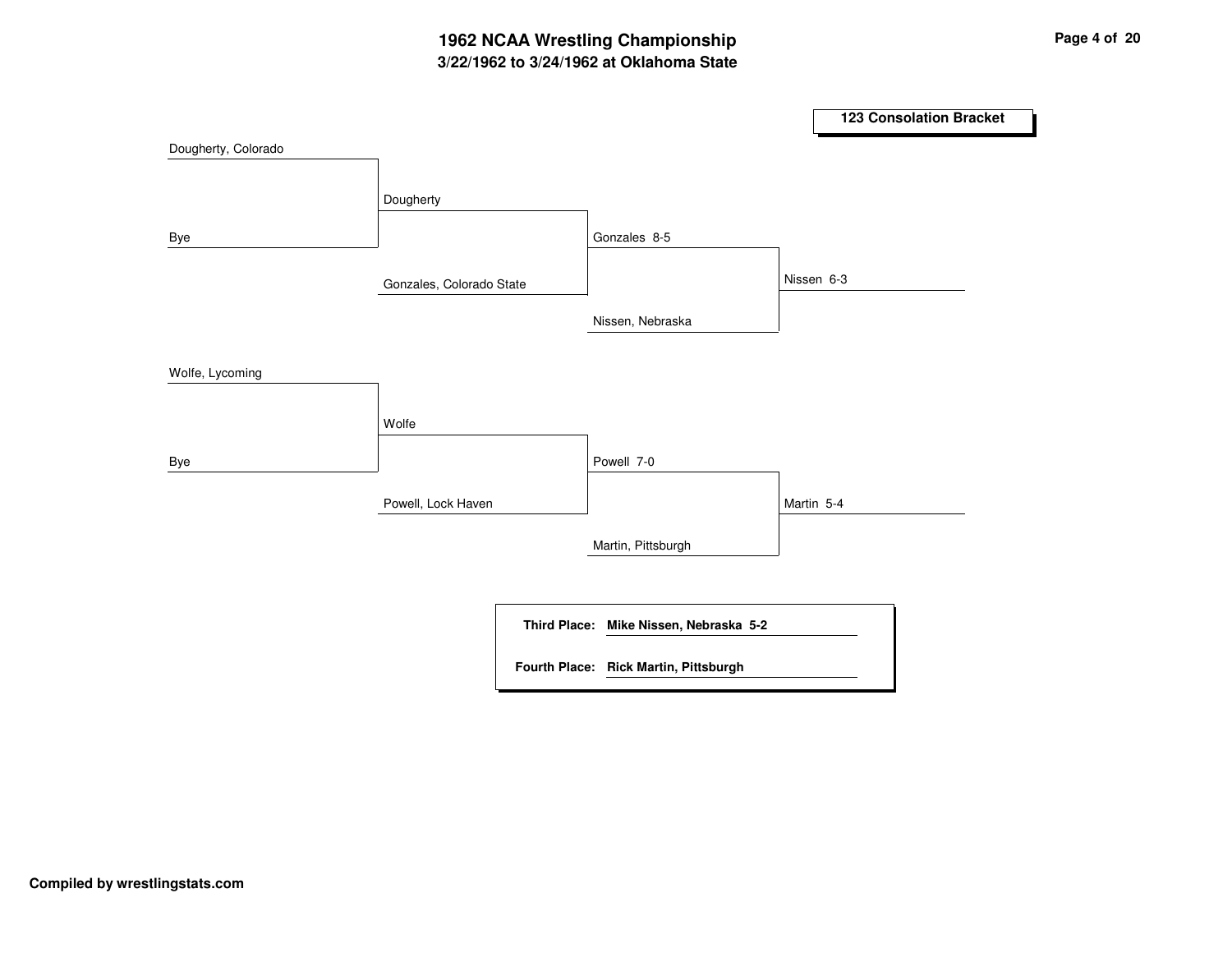| Al DeLeon, Minnesota State [4]        | Al DeLeon           |                       |                   |                          |
|---------------------------------------|---------------------|-----------------------|-------------------|--------------------------|
| Bye                                   |                     | Al DeLeon 6-1         |                   |                          |
| John Fettes, Kansas State             | John Fettes         |                       |                   | 130 Weight Class         |
| Bye                                   |                     |                       |                   |                          |
| Pat Smartt, Lehigh [5]                | Pat Smartt 7-1      |                       | Al DeLeon 6-2     |                          |
| Loyde Romero, Colorado                |                     |                       |                   |                          |
| Bill Aossey, Cornell Iowa             | <b>Bill Aossey</b>  | Pat Smartt 4-2        |                   |                          |
| Bye                                   |                     |                       |                   |                          |
| <b>Bye</b>                            |                     |                       |                   | Al DeLeon 4-1            |
| Sam Bossert, Maryland                 | Sam Bossert         |                       |                   |                          |
| Tom Huff, Iowa [1]                    | Tom Huff 14-1       | Tom Huff Fall 4:26    |                   |                          |
| Pete Gilchrist, North Carolina        |                     |                       |                   |                          |
| Wayne Simons, Oklahoma State          |                     |                       | Tom Huff 12-3     |                          |
| Bob Hollingshead, Western State       | Wayne Simons 4-3    |                       |                   |                          |
| Bye                                   |                     | Eddie Davies 9-6      |                   |                          |
| Eddie Davies, Fresno State            | <b>Eddie Davies</b> |                       |                   |                          |
| Cliff Cox, Chicago University         |                     |                       |                   | <b>Mickey Martin 5-2</b> |
| Bye                                   | Cliff Cox           |                       |                   |                          |
| Bill Kehrig, Lycoming                 |                     | Bill Kehrig Fall 7:48 |                   |                          |
| Pat McCormick, Washington & Jefferson | Bill Kehrig 5-3     |                       |                   |                          |
| Charles Walizer, Lock Haven           |                     |                       | Dave Jensen 5-0   |                          |
| Gary Joseph, Ohio State               | Charles Walizer 1-0 |                       |                   |                          |
| Dave Jensen, Northern Iowa [2]        |                     | Dave Jensen 5-0       |                   |                          |
| Bye                                   | Dave Jensen         |                       |                   |                          |
| Bye                                   |                     |                       |                   | Mickey Martin 4-4, 3-0   |
| Lew Kennedy, Minnesota [6]            | Lew Kennedy         |                       |                   |                          |
| Kent Swedlund, Colorado State         |                     | Lew Kennedy 4-1       |                   |                          |
| Bye                                   | Kent Swedlund       |                       |                   |                          |
| Ralph Messerli, Northwest Missouri    |                     |                       | Mickey Martin 2-0 |                          |
| Mickey Martin, Oklahoma [3]           | Mickey Martin 8-2   |                       |                   |                          |
| Bye                                   |                     | Mickey Martin 9-4     |                   |                          |
|                                       |                     |                       |                   |                          |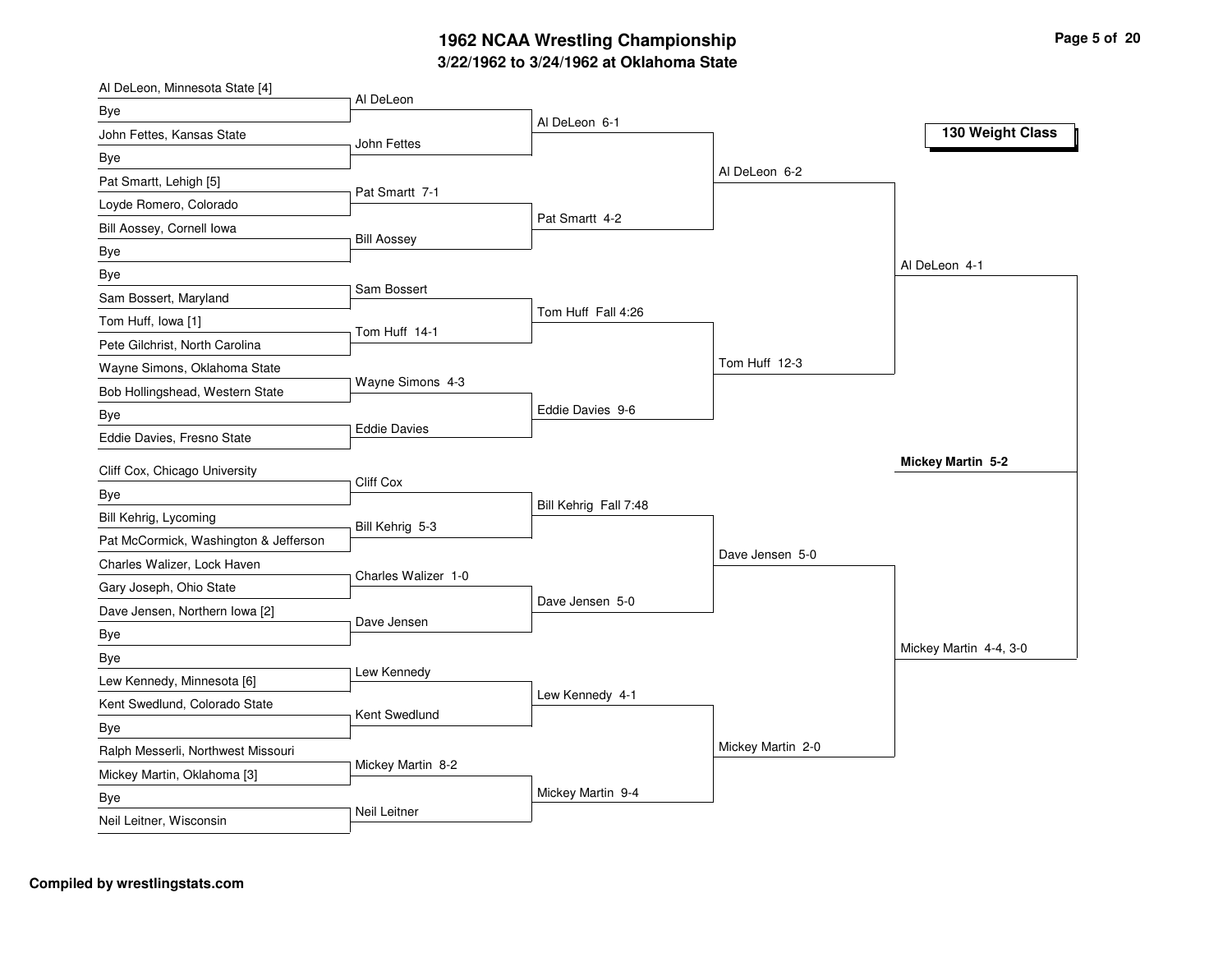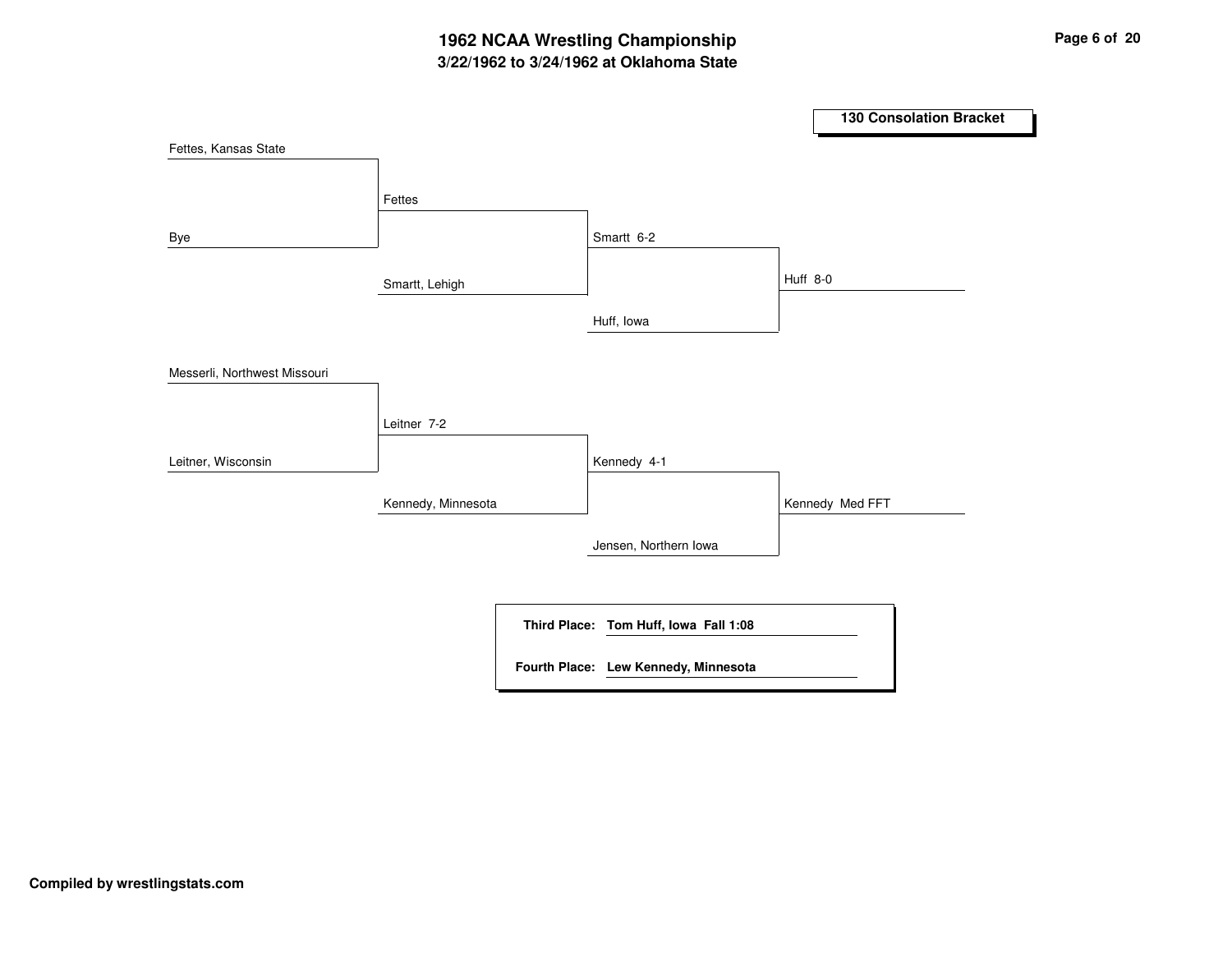| Joe DiBella, Coast Guard                                                                                                                                  |                           |                       |                 |                  |
|-----------------------------------------------------------------------------------------------------------------------------------------------------------|---------------------------|-----------------------|-----------------|------------------|
| Bye                                                                                                                                                       | Joe DiBella               | Bill Dotson 7-2       |                 |                  |
| Bill Dotson, Northern Iowa [4]                                                                                                                            | Bill Dotson 9-1           |                       |                 | 137 Weight Class |
| Joe Piccioni, Ohio State                                                                                                                                  |                           |                       |                 |                  |
| Roy Wilbanks, Colorado State                                                                                                                              |                           |                       | Bill Dotson 4-1 |                  |
| John Day, Lock Haven                                                                                                                                      | Roy Wilbanks 5-5, 0-0 SRD |                       |                 |                  |
| Mike Harman, Navy [5]                                                                                                                                     |                           | Mike Harman 7-0       |                 |                  |
| Bye                                                                                                                                                       | Mike Harman               |                       |                 |                  |
| <b>Bye</b>                                                                                                                                                |                           |                       |                 | Bill Dotson 4-2  |
| Tom Mulder, Michigan State                                                                                                                                | Tom Mulder                |                       |                 |                  |
| Terry Shockley, Augustana Illinois                                                                                                                        |                           | Tom Mulder 5-4        |                 |                  |
| Ron Finley, Oregon State [1]                                                                                                                              | Ron Finley 5-0            |                       |                 |                  |
| Bye                                                                                                                                                       |                           |                       | Dan Fix 5-2     |                  |
| Mike Leta, Rutgers                                                                                                                                        | Mike Leta                 |                       |                 |                  |
| Bye                                                                                                                                                       |                           | Dan Fix 4-4, 3-2      |                 |                  |
| Dan Fix, Colorado Mines                                                                                                                                   | Dan Fix                   |                       |                 |                  |
| Bill Carter, Oklahoma [2]                                                                                                                                 |                           |                       |                 | Bill Carter 6-4  |
| Bye                                                                                                                                                       | <b>Bill Carter</b>        |                       |                 |                  |
| Thad Wolfe, Air Force                                                                                                                                     |                           | Bill Carter Fall 2:45 |                 |                  |
| Tom Hollingshead, Western State                                                                                                                           | Tom Hollingshead 2-1      |                       |                 |                  |
| Curt Alexander, Lehigh                                                                                                                                    |                           |                       | Bill Carter 6-5 |                  |
| Elmer Crider, Northern Colorado                                                                                                                           | Curt Alexander 12-4       |                       |                 |                  |
| Charles Rose, Purdue                                                                                                                                      |                           | Curt Alexander 7-2    |                 |                  |
| Bye                                                                                                                                                       | <b>Charles Rose</b>       |                       |                 |                  |
| Bye                                                                                                                                                       |                           |                       |                 | Bill Carter 4-1  |
|                                                                                                                                                           | Larry Janis               |                       |                 |                  |
|                                                                                                                                                           |                           | Larry Janis 3-2       |                 |                  |
|                                                                                                                                                           | John Zolikoff 2-0         |                       |                 |                  |
|                                                                                                                                                           |                           |                       |                 |                  |
|                                                                                                                                                           | Doug Wilson               |                       |                 |                  |
|                                                                                                                                                           |                           | Doug Wilson 8-1       |                 |                  |
|                                                                                                                                                           | Tom Curtis                |                       |                 |                  |
| Larry Janis, Miami Ohio<br>Larry Rosica, Iowa State<br>John Zolikoff, Pittsburgh [6]<br>Doug Wilson, Oklahoma State [3]<br>Bye<br>Bye<br>Tom Curtis, Iowa |                           |                       | Doug Wilson 4-2 |                  |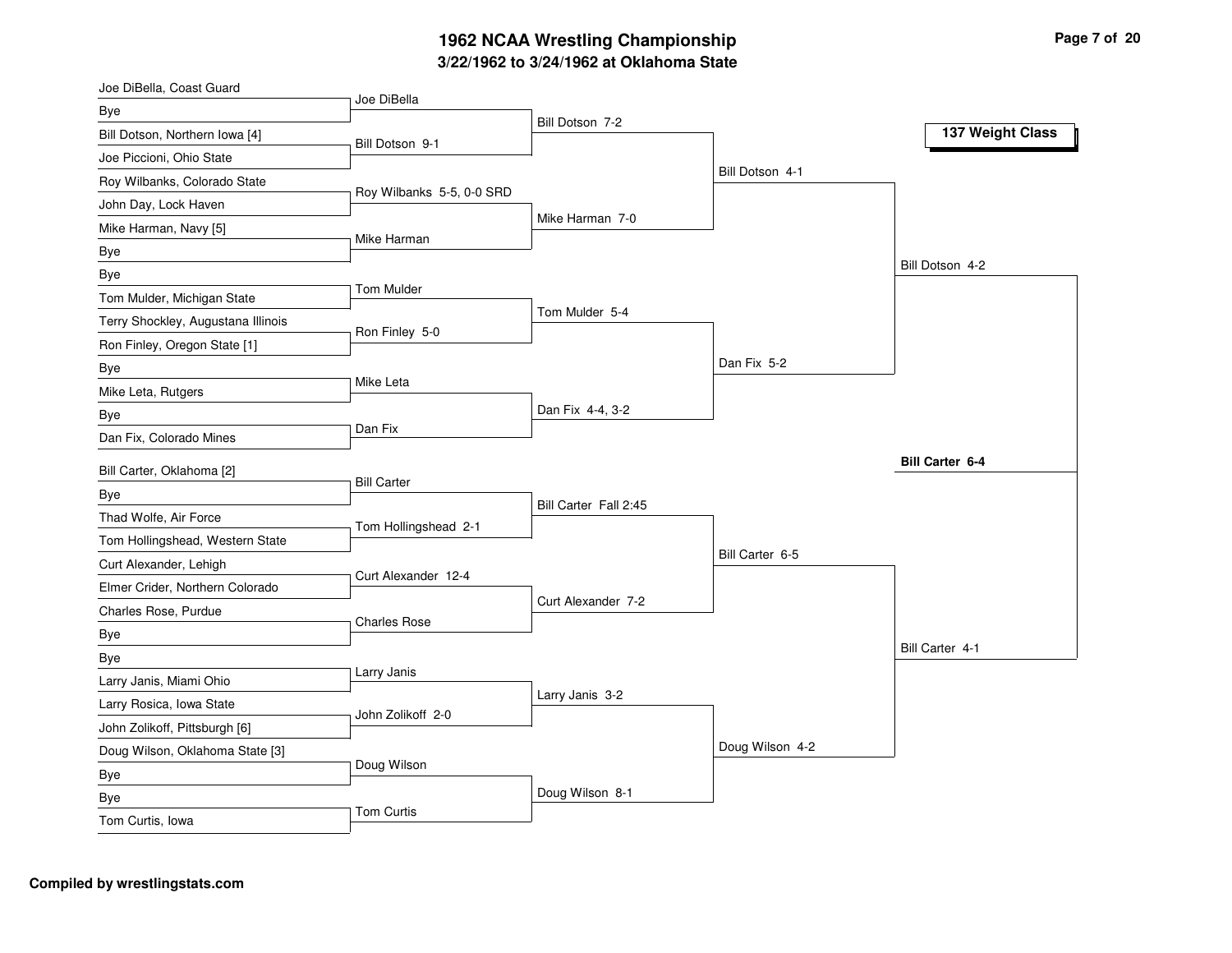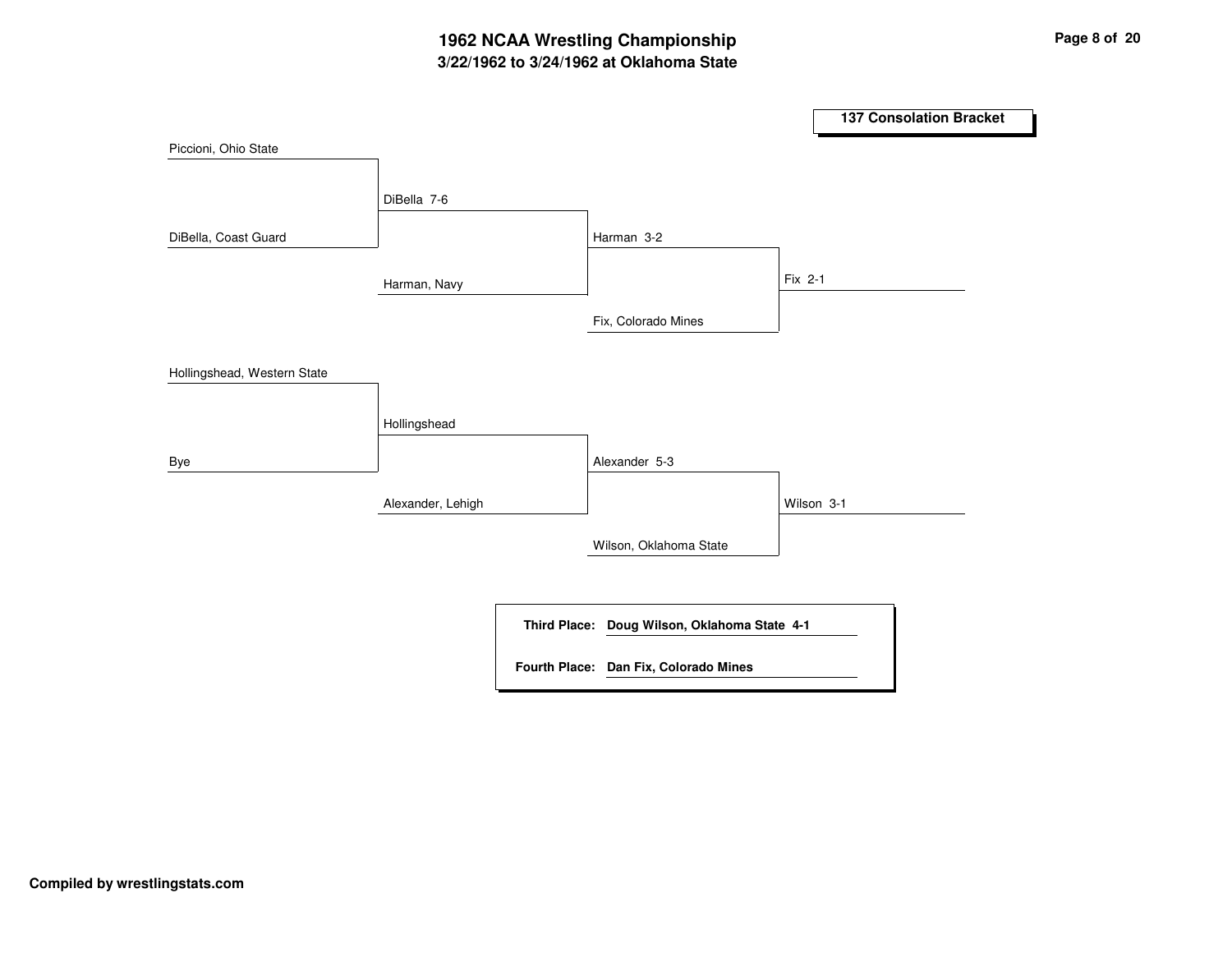| Daryl Kelvington, Pittsburgh [4] |                            |                        |                       |                          |
|----------------------------------|----------------------------|------------------------|-----------------------|--------------------------|
| Bye                              | Daryl Kelvington           | Daryl Kelvington 3-0   |                       |                          |
| Sydney Walston, Iowa             | Sydney Walston 3-2         |                        |                       | 147 Weight Class         |
| Larold Peterson, Minnesota State |                            |                        |                       |                          |
| Joe Seay, Kansas State           | Joe Seay 3-0               |                        | Daryl Kelvington 5-4  |                          |
| Tom Norton, Colorado State       |                            |                        |                       |                          |
| Virgil Carr, Iowa State [5]      | Virgil Carr 5-4            | Joe Seay 4-3           |                       |                          |
| Monty Byington, Michigan State   |                            |                        |                       |                          |
| Kirk Pendleton, Lehigh [1]       |                            |                        |                       | Kirk Pendleton Fall 1:29 |
| Pat Coniglio, SIU-Carbondale     | Kirk Pendleton Fall 4:24   |                        |                       |                          |
| Walter Parker, Cornell Iowa      | Bob Sheppard 4-1           | Kirk Pendleton 10-3    |                       |                          |
| Bob Sheppard, Oklahoma State     |                            |                        |                       |                          |
| Jerry Frude, Wyoming             |                            |                        | Kirk Pendleton 9-4    |                          |
| Henry Mazzoni, Rutgers           | Jerry Frude 4-1            |                        |                       |                          |
| Bye                              |                            | Jerry Frude Fall 3:45  |                       |                          |
| Willis Johnson, North Carolina   | Willis Johnson             |                        |                       |                          |
| Jim Sanford, Northern Iowa       |                            |                        |                       | Mike Natvig 5-4          |
| Bye                              | Jim Sanford                |                        |                       |                          |
| Bud Belz, Oklahoma               |                            | Orlando Iacovelli 5-2  |                       |                          |
| Orlando lacovelli, Ithaca        | Orlando lacovelli 2-2, 4-2 |                        |                       |                          |
| Pat Varre, Maryland              |                            |                        | Orlando Iacovelli 3-1 |                          |
| Pat Reilly, Toledo               | Pat Varre 5-2              |                        |                       |                          |
| Ron Johnson, Washington          |                            | Bob Marshall Fall 4:59 |                       |                          |
| Bob Marshall, Purdue [2]         | Bob Marshall Fall 7:39     |                        |                       |                          |
| Toby Zweygardt, Oregon State     |                            |                        |                       | Mike Natvig 7-2          |
| Lonnie Rubis, Minnesota [6]      | Lonnie Rubis 3-2           |                        |                       |                          |
| Doug Rickard, Northern Colorado  |                            | Lonnie Rubis 3-1       |                       |                          |
| Bill Gutermuth, Lycoming         | Doug Rickard 9-6           |                        |                       |                          |
| Mike Natvig, Army                |                            |                        | Mike Natvig 7-2       |                          |
| Harold Thompson, Nebraska [3]    | Mike Natvig 8-8, 3-0       |                        |                       |                          |
| Bye                              |                            | Mike Natvig 7-6        |                       |                          |
| Truman Sandelin, Western State   | <b>Truman Sandelin</b>     |                        |                       |                          |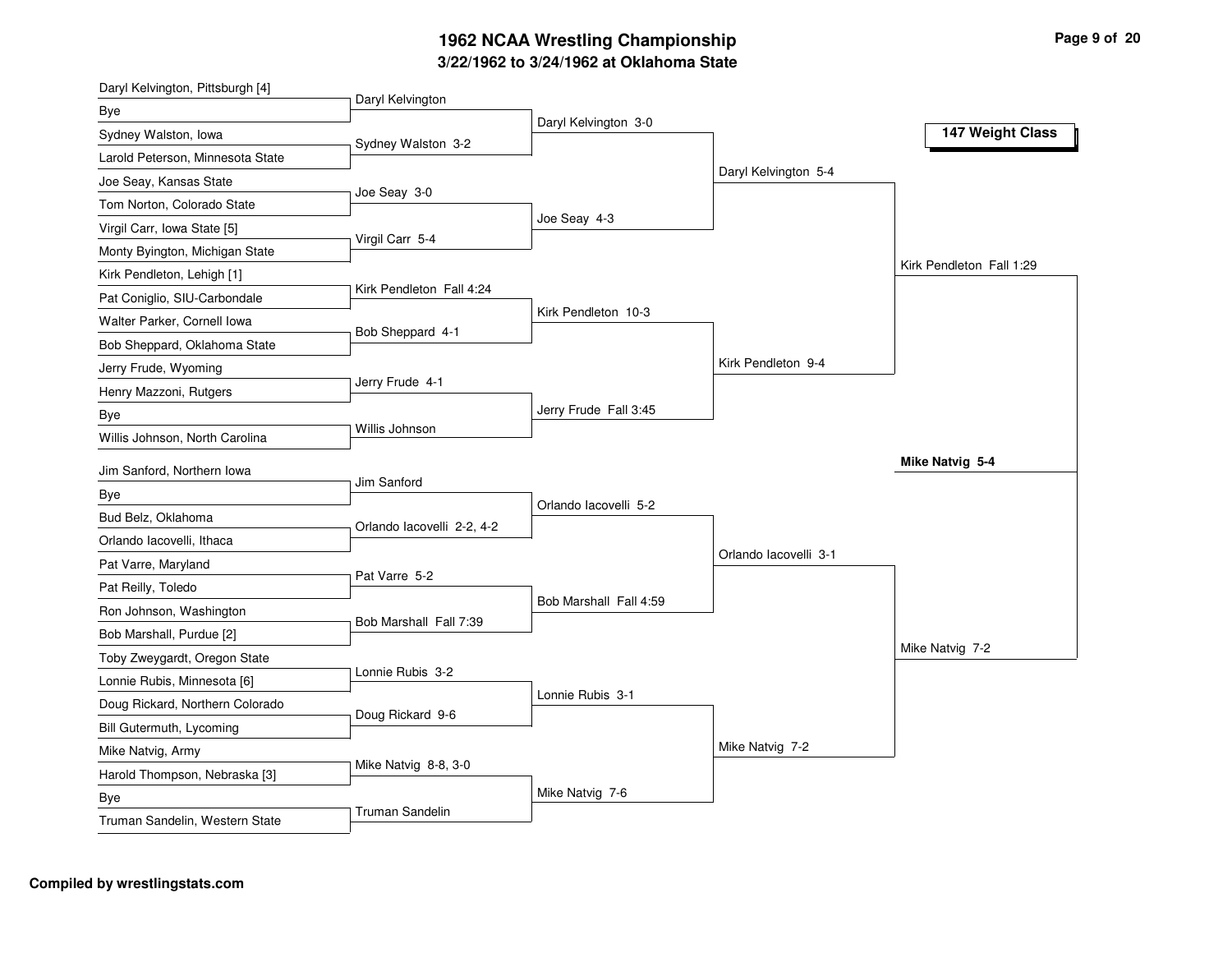# **3/22/1962 to 3/24/1962 at Oklahoma State 1962 NCAA Wrestling Championship Page <sup>10</sup> of <sup>20</sup>**

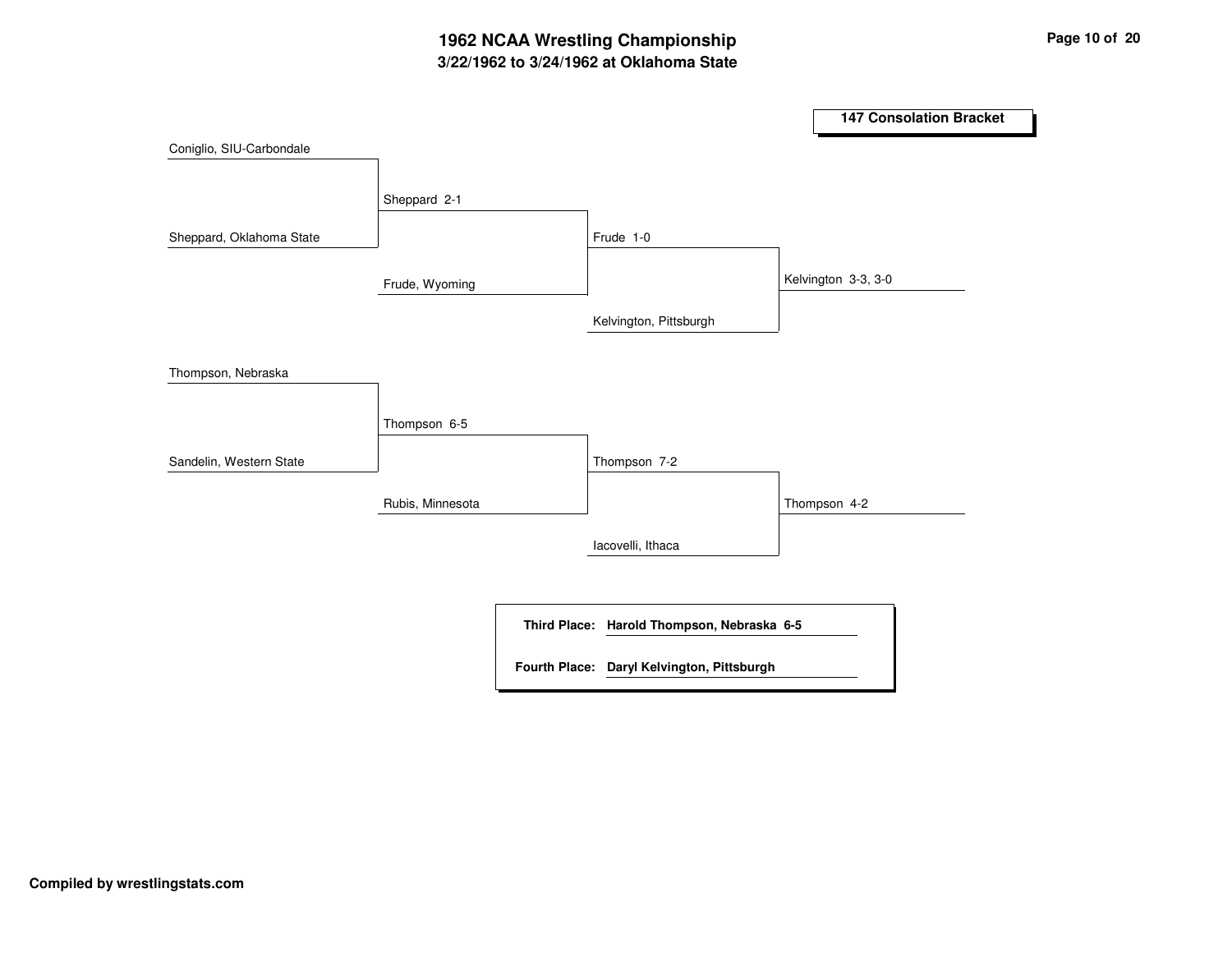| Richard Blackman, North Carolina |                     |                   |                  |                  |
|----------------------------------|---------------------|-------------------|------------------|------------------|
| Bye                              | Richard Blackman    | Gene Kerin 6-4    |                  |                  |
| Dick Smith, Iowa State           | Gene Kerin 3-2      |                   |                  | 157 Weight Class |
| Gene Kerin, Maryland [4]         |                     |                   |                  |                  |
| David Gibson, Purdue [5]         |                     |                   | Dave Wight 11-9  |                  |
| Dave Wight, Wyoming              | Dave Wight 5-5, 2-0 |                   |                  |                  |
| Dick Ornstein, Miami Ohio        |                     | Dave Wight 6-1    |                  |                  |
| Bye                              | Dick Ornstein       |                   |                  |                  |
| Bye                              |                     |                   |                  | Phil Kinyon 3-2  |
| John Beisner, Cornell Iowa       | John Beisner        |                   |                  |                  |
| Bob Hatcher, Virginia Tech       |                     | Phil Kinyon 5-2   |                  |                  |
| Phil Kinyon, Oklahoma State [1]  | Phil Kinyon 6-3     |                   |                  |                  |
| Bye                              |                     |                   | Phil Kinyon 3-1  |                  |
| Jim Reifsteck, Minnesota         | Jim Reifsteck       |                   |                  |                  |
| Bye                              |                     | Jim Reifsteck 9-1 |                  |                  |
| Irving Johnston, SIU-Carbondale  | Irving Johnston     |                   |                  |                  |
| Jack Flasche, Northern Colorado  |                     |                   |                  | Jack Flasche 5-2 |
| <b>Bye</b>                       | Jack Flasche        |                   |                  |                  |
| Doug Koch, Lehigh                |                     | Jack Flasche 2-0  |                  |                  |
| Gary Pesuit, Kent State          | Doug Koch 4-2       |                   |                  |                  |
| Dave Moore, Northwest Missouri   |                     |                   | Jack Flasche 7-2 |                  |
|                                  | Ron Pifer Fall 4:57 |                   |                  |                  |
| Ron Pifer, Penn State [2]        |                     | Ron Pifer 8-2     |                  |                  |
| Hap Fry, Michigan State          | Hap Fry             |                   |                  |                  |
| Bye                              |                     |                   |                  | Jack Flasche 6-1 |
| Bye                              | Monte Peterson      |                   |                  |                  |
| Monte Peterson, Minnesota State  |                     | Earl Perillo 3-1  |                  |                  |
| Earl Perillo, Oklahoma [6]       | Earl Perillo 4-1    |                   |                  |                  |
| John Sterner, South Dakota State |                     |                   | Earl Perillo 7-2 |                  |
| <b>Bye</b>                       | <b>Steve Combs</b>  |                   |                  |                  |
| Steve Combs, Iowa [3]            |                     | Steve Combs 6-1   |                  |                  |
| Bye                              | Gene Bower          |                   |                  |                  |
| Gene Bower, Western State        |                     |                   |                  |                  |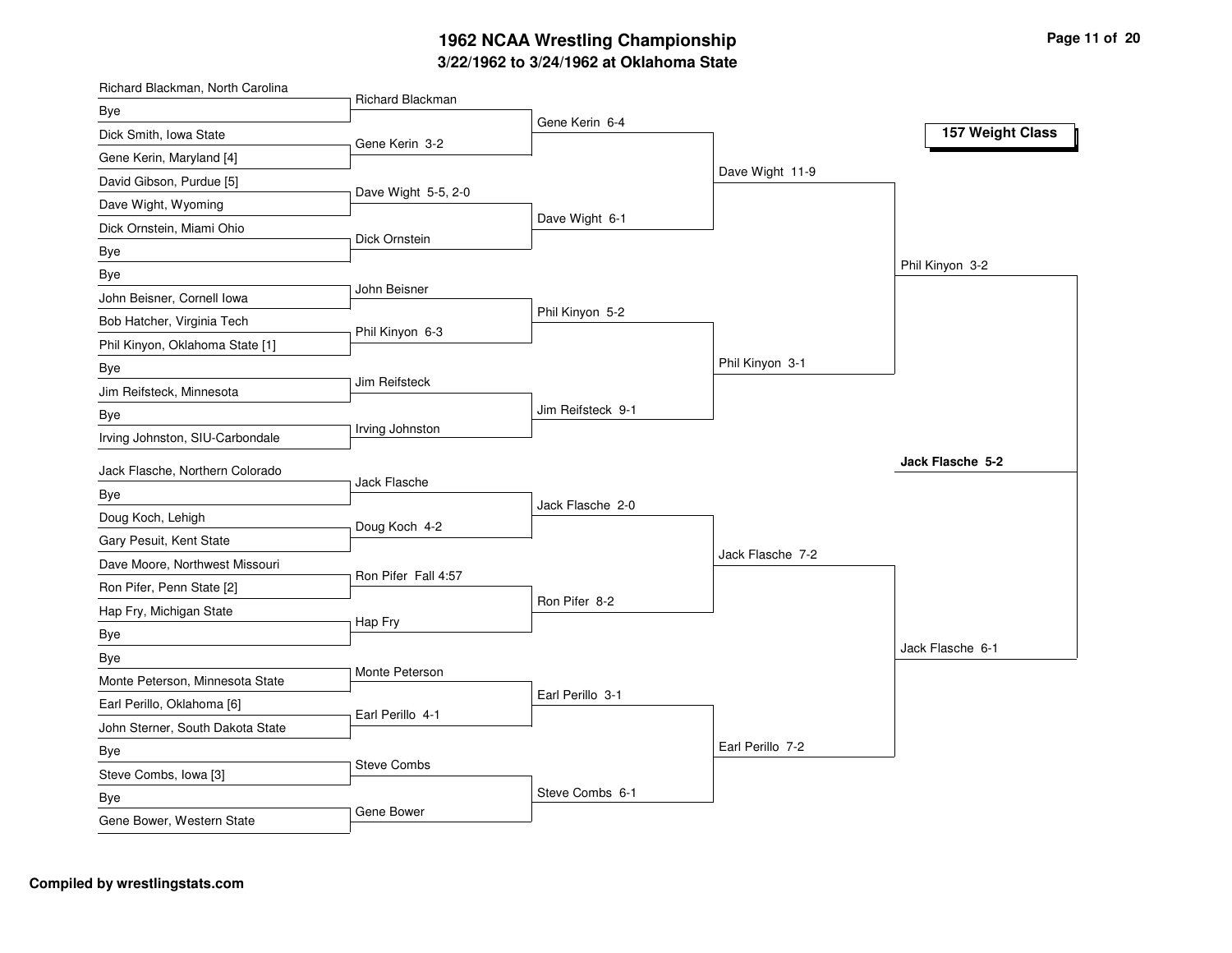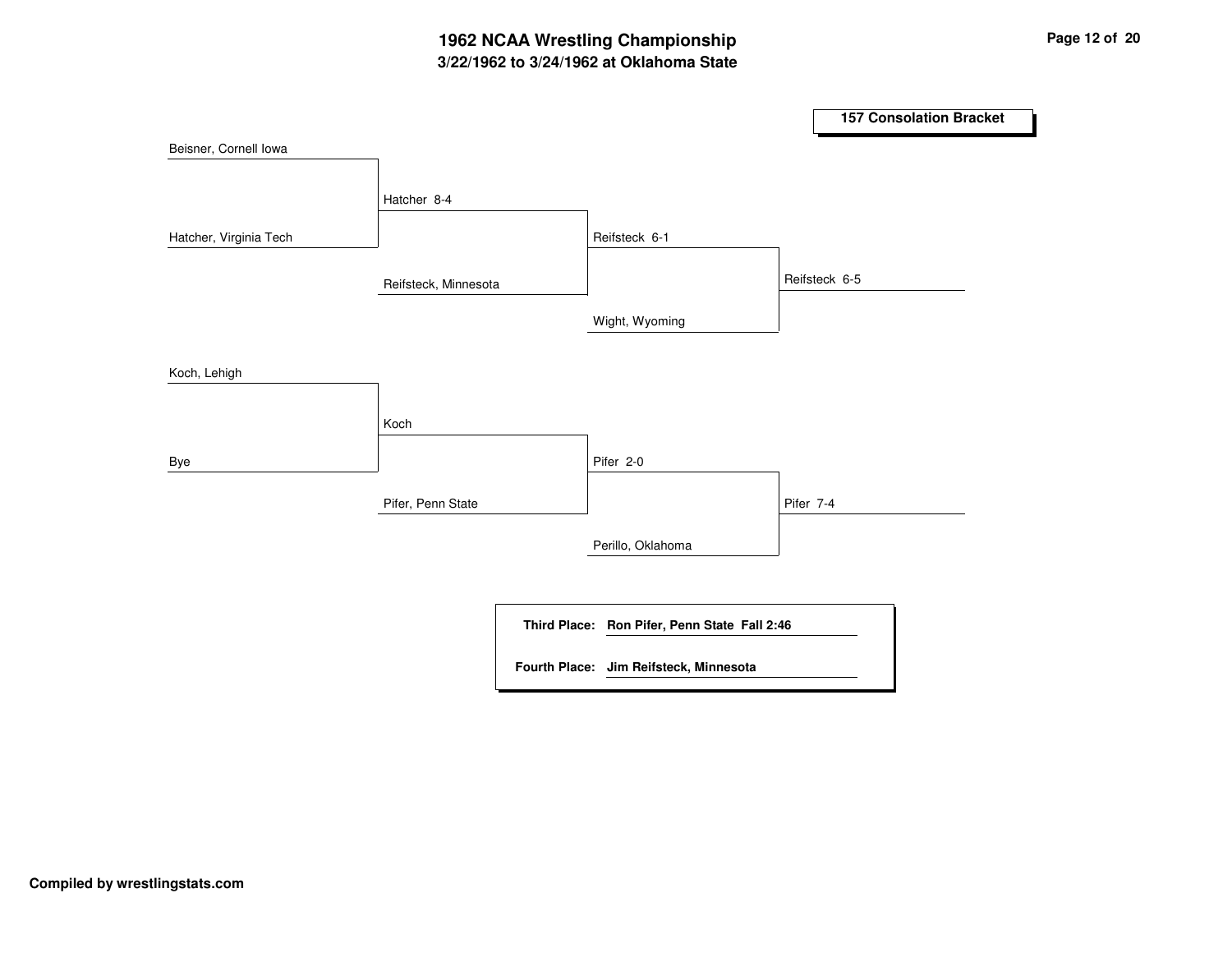| Harry Houska, Ohio University [4]         |                      |                      |                    |                    |
|-------------------------------------------|----------------------|----------------------|--------------------|--------------------|
| Bye                                       | Harry Houska         | Harry Houska 12-4    |                    |                    |
| Pat Kelly, Illinois                       | Pat Kelly 7-2        |                      |                    | 167 Weight Class   |
| Don Wilson, Northern Iowa                 |                      |                      |                    |                    |
| Larry Timmerman, Northwest Missouri       | Norm Perue 5-0       |                      | Jim Harrison 5-0   |                    |
| Norm Perue, Wyoming                       |                      |                      |                    |                    |
| Jim Harrison, Pittsburgh [5]              | Jim Harrison         | Jim Harrison 8-4     |                    |                    |
| Bye                                       |                      |                      |                    |                    |
| <b>Bye</b>                                |                      |                      |                    | Ronnie Clinton 3-2 |
| Richard Bell, Washington                  | <b>Richard Bell</b>  |                      |                    |                    |
| Ronnie Clinton, Oklahoma State [1]        | Ronnie Clinton 8-4   | Ronnie Clinton 2-1   |                    |                    |
| Bob Taylor, Denver                        |                      |                      |                    |                    |
| Eric Moyer, Springfield                   |                      |                      | Ronnie Clinton 8-3 |                    |
| Aubrey Davis, Auburn                      | Eric Moyer 9-1       |                      |                    |                    |
| Bye                                       |                      | James Buffington 4-2 |                    |                    |
| James Buffington, Minnesota               | James Buffington     |                      |                    |                    |
|                                           |                      |                      |                    |                    |
|                                           |                      |                      |                    | Ronnie Clinton 3-2 |
| Stan Harrison, Oklahoma                   | Stan Harrison        |                      |                    |                    |
| Bye                                       |                      | Dave Angell 6-1      |                    |                    |
| Jess Miller, Western State                | Dave Angell 6-6, 2-1 |                      |                    |                    |
| Dave Angell, Lehigh [2]                   |                      |                      | Don Millard 5-4    |                    |
| Don Millard, SIU-Carbondale               | Don Millard 6-0      |                      |                    |                    |
| Leo Davis, Colorado                       |                      | Don Millard 7-2      |                    |                    |
| Larry Hochhaus, Iowa State                | Larry Hochhaus       |                      |                    |                    |
| Bye                                       |                      |                      |                    | Terry Isaacson 3-1 |
| <b>Bye</b>                                | Dave Kohl            |                      |                    |                    |
| Dave Kohl, Iowa                           |                      | Terry Isaacson 5-1   |                    |                    |
| Terry Isaacson, Air Force [3]             | Terry Isaacson 7-3   |                      |                    |                    |
| Jack Berger, Oregon State                 |                      |                      |                    |                    |
| Don Christ, Minnesota State [6]           | John Jeffery 6-3     |                      | Terry Isaacson 7-4 |                    |
| John Jeffery, Wheaton                     |                      |                      |                    |                    |
| Bye<br>Harold Harrison, Northern Colorado | Harold Harrison      | John Jeffery 7-5     |                    |                    |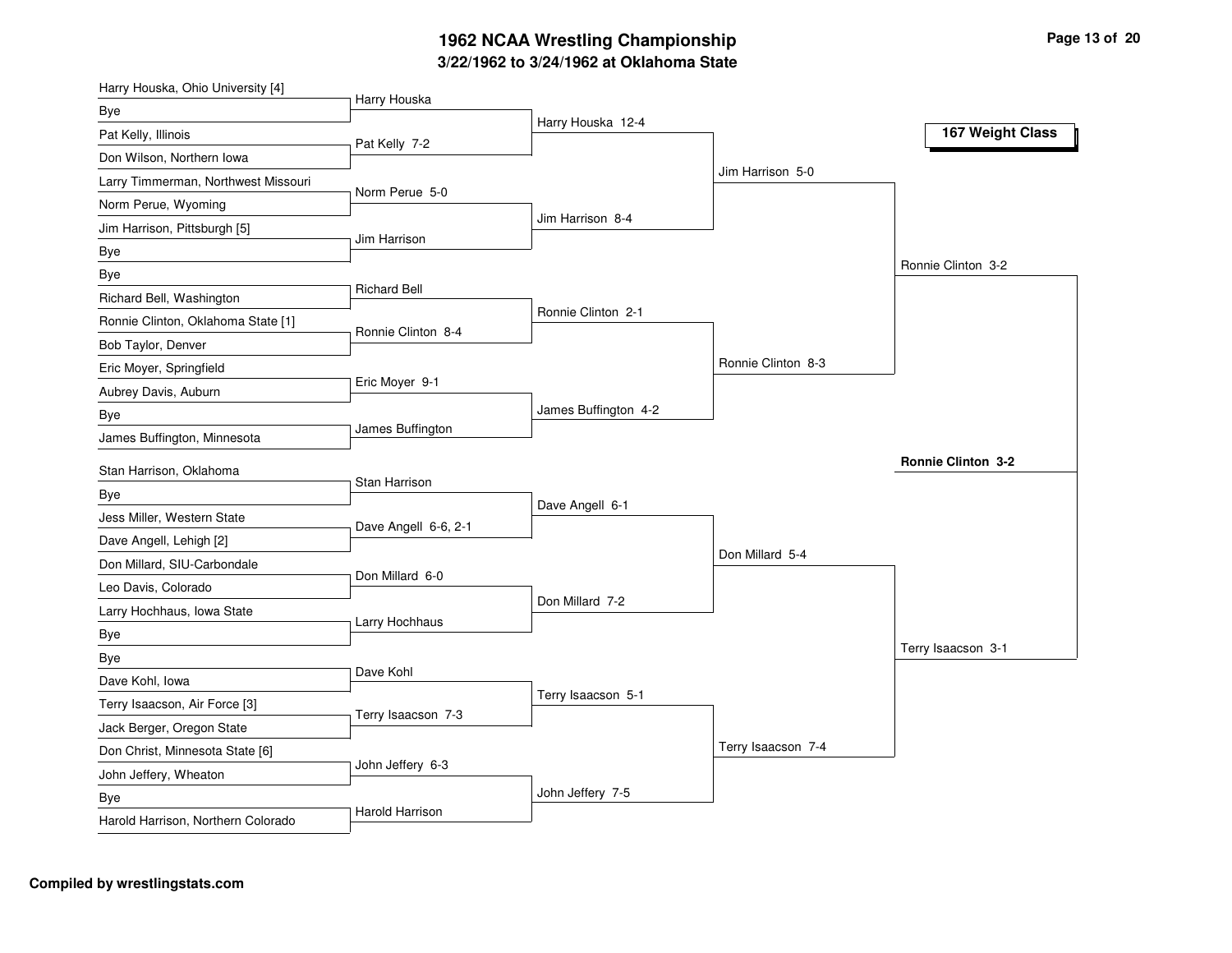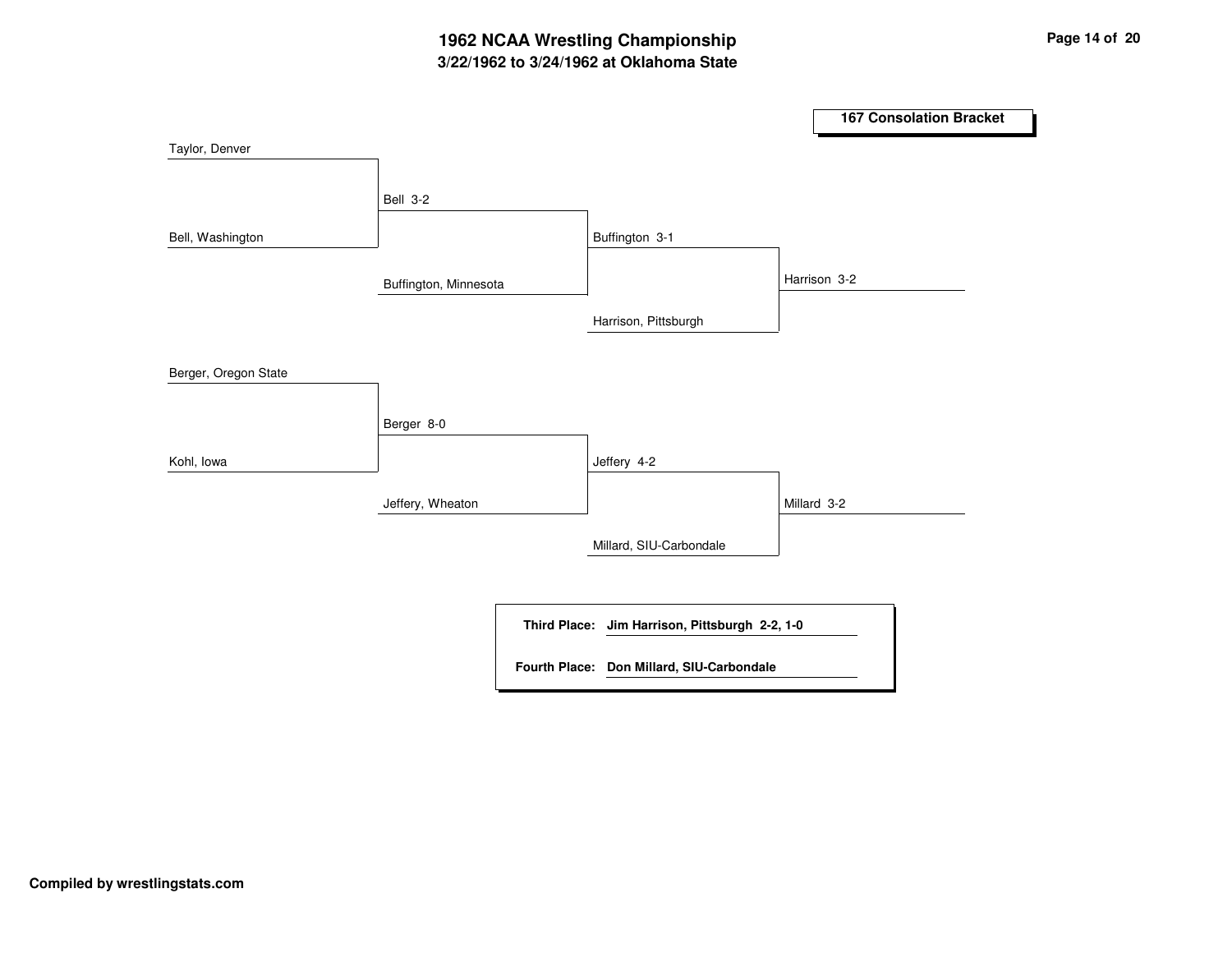| Ted Mallen, Virginia               |                     |                    |                    |                  |
|------------------------------------|---------------------|--------------------|--------------------|------------------|
| Bye                                | <b>Ted Mallen</b>   |                    |                    |                  |
| Hugh Lowham, Wyoming [4]           | Hugh Lowham 5-4     | Hugh Lowham 12-0   |                    | 177 Weight Class |
| Frank Shaut, Cincinnati            |                     |                    |                    |                  |
| Ken Hines, Colorado State          | Ken Hines 9-8       |                    | Alex Valcanoff 7-4 |                  |
| George Bruns, Air Force            |                     |                    |                    |                  |
| Alex Valcanoff, Michigan State [5] | Alex Valcanoff      | Alex Valcanoff 5-4 |                    |                  |
| Bye                                |                     |                    |                    |                  |
| Bye                                |                     |                    |                    | Bob Johnson 4-3  |
| Bob Johnson, Oklahoma State [1]    | Bob Johnson         |                    |                    |                  |
| Ron Paar, Wisconsin                | Ron Paar Fall 5:59  | Bob Johnson 6-3    |                    |                  |
| Ed Arneson, Moorhead State         |                     |                    |                    |                  |
| Bye                                |                     |                    | Bob Johnson 6-3    |                  |
| Ken Barr, Pittsburgh               | Ken Barr            |                    |                    |                  |
| Bye                                |                     | Rick Traynor 7-2   |                    |                  |
| Rick Traynor, Western State        | <b>Rick Traynor</b> |                    |                    |                  |
| Mike Sterner, South Dakota State   |                     |                    |                    | Bob Johnson 3-2  |
| Bye                                | Mike Sterner        |                    |                    |                  |
| Phil Myer, Penn State              |                     | Mike Sterner 5-4   |                    |                  |
| Mario DeStefano, Springfield       | Phil Myer 7-3       |                    |                    |                  |
| Bye                                |                     |                    | Dean Lahr 2-1      |                  |
| Dean Lahr, Colorado [2]            | Dean Lahr           |                    |                    |                  |
| Tim Mongan, Purdue                 |                     | Dean Lahr 6-1      |                    |                  |
| Bye                                | Tim Mongan          |                    |                    |                  |
| Bye                                |                     |                    |                    | Dean Lahr 6-5    |
| Dan Apling, Toledo                 | Dan Apling          |                    |                    |                  |
| Roger Plapp, SIU-Carbondale [6]    |                     | Roger Plapp 6-5    |                    |                  |
| Jay Roberts, Iowa                  | Roger Plapp 2-0     |                    |                    |                  |
| Bye                                |                     |                    | Jim Detrixhe 3-0   |                  |
| Tommy Edgar, Oklahoma              | Tommy Edgar         |                    |                    |                  |
| Bye                                |                     | Jim Detrixhe 3-0   |                    |                  |
|                                    | Jim Detrixhe        |                    |                    |                  |
| Jim Detrixhe, Lehigh [3]           |                     |                    |                    |                  |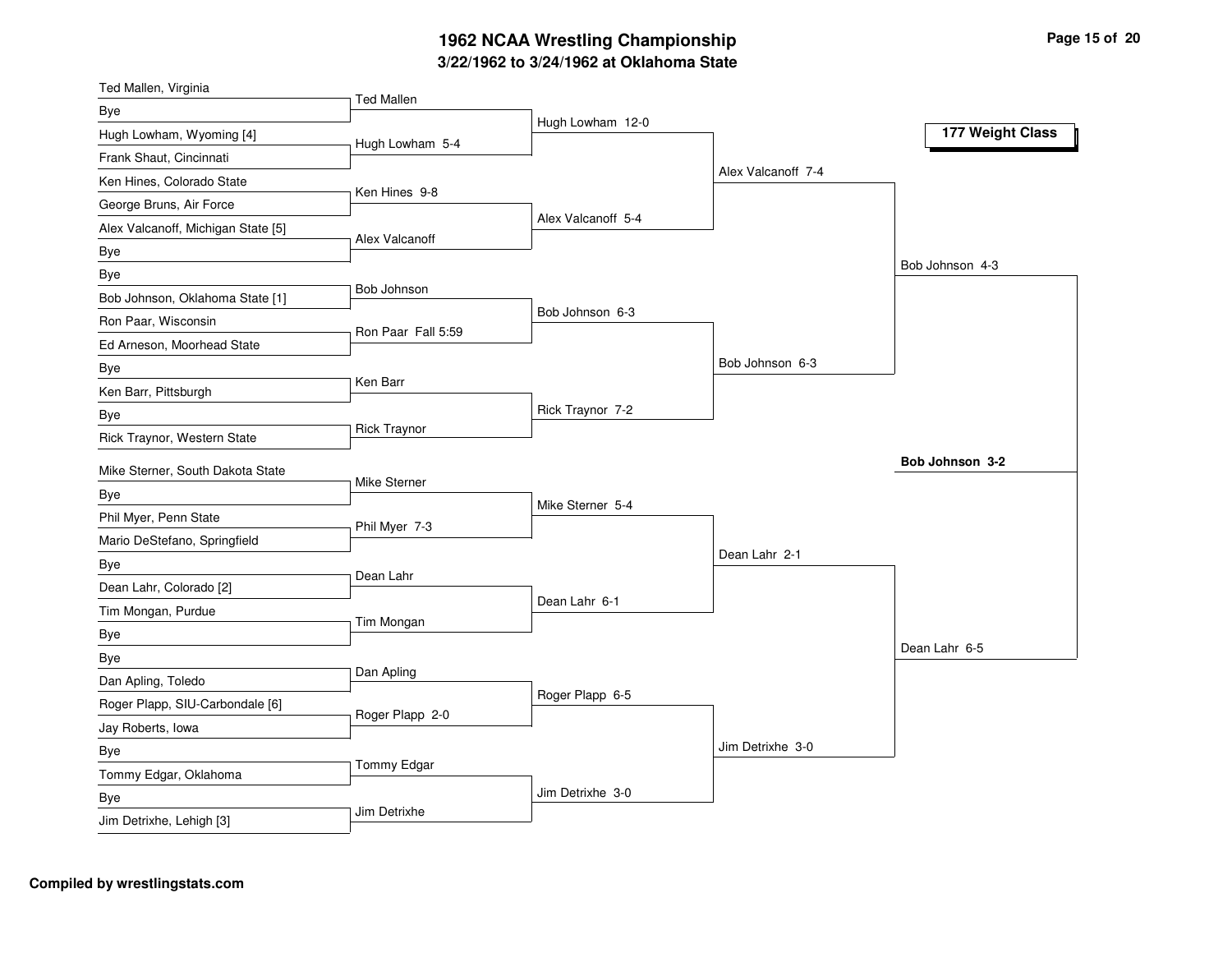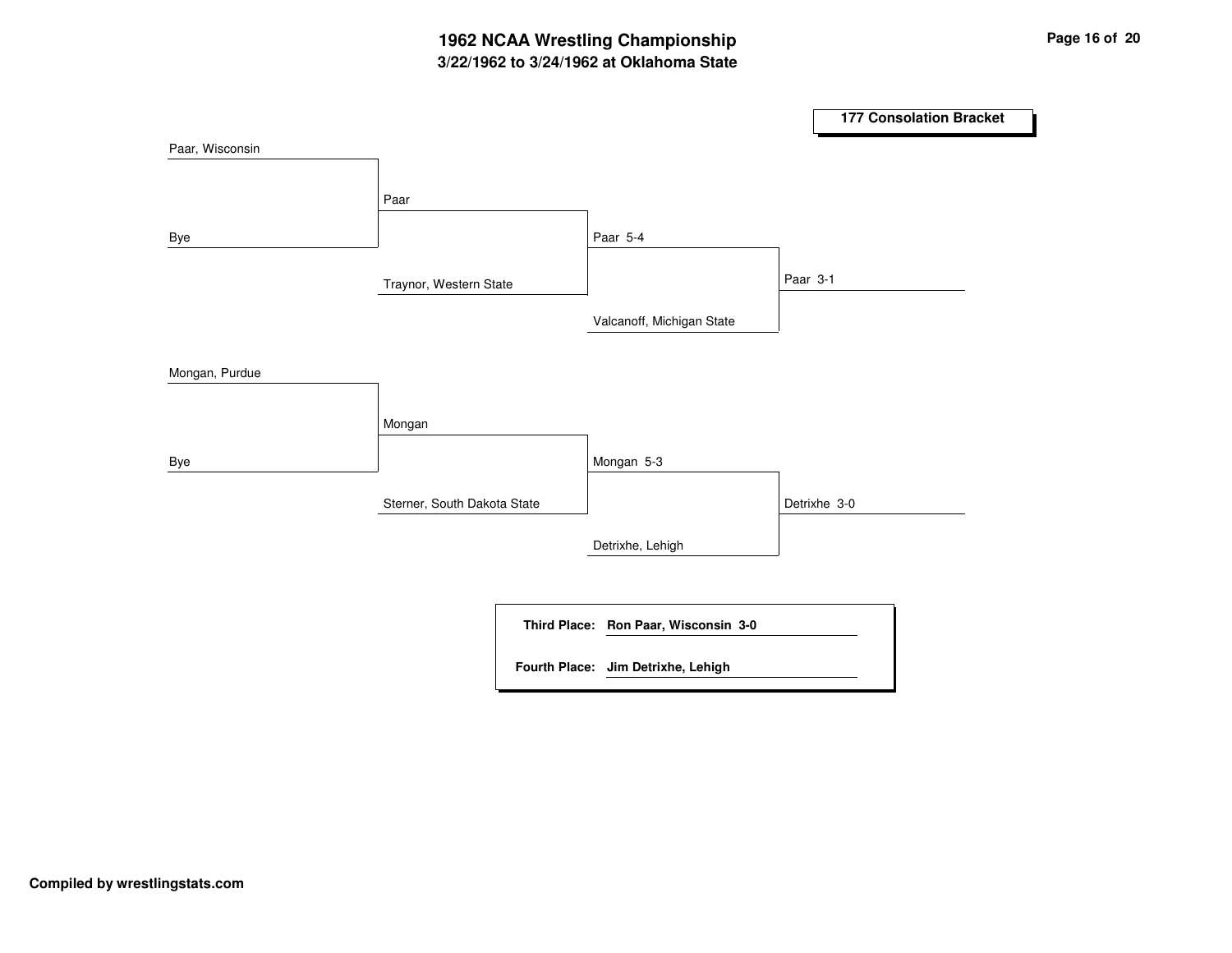| Pat Clock, Lewis & Clark               | Pat Clock            |                         |                        |                    |
|----------------------------------------|----------------------|-------------------------|------------------------|--------------------|
| Bye                                    |                      | Pat Clock 2-1           |                        |                    |
| Ed Rutkowski, Notre Dame               | Matt Sanzone 5-3     |                         |                        | 191 Weight Class   |
| Matt Sanzone, Springfield [4]          |                      |                         |                        |                    |
| Bye                                    | <b>Charlie Moore</b> |                         | Pat Clock 1-1, 3-3 SRD |                    |
| Charlie Moore, Lehigh [5]              |                      |                         |                        |                    |
| Darrel Kauffman, Oregon State          | Darrel Kauffman      | Darrel Kauffman 4-2     |                        |                    |
| Bye                                    |                      |                         |                        |                    |
| Bye                                    |                      |                         |                        | Joe James 3-2      |
| Joe James, Oklahoma State              | Joe James            |                         |                        |                    |
| Harry Lake, Virginia                   |                      | Joe James 4-2           |                        |                    |
| Roger Eischens, South Dakota State     | Roger Eischens 3-1   |                         |                        |                    |
| Bye                                    |                      |                         | Joe James 3-2          |                    |
| Dennis Focht, Rutgers                  | Dennis Focht         |                         |                        |                    |
| Bye                                    |                      | Nick Kohls 4-1          |                        |                    |
| Nick Kohls, Colorado State [1]         | Nick Kohls           |                         |                        |                    |
|                                        |                      |                         |                        |                    |
|                                        |                      |                         |                        | Wayne Baughman 2-1 |
| Denton Smith, Kansas State             | Denton Smith         |                         |                        |                    |
| Bye                                    |                      | Dee Mickelson Fall 8:02 |                        |                    |
| Tom Jeffries, Pittsburgh               | Dee Mickelson 6-5    |                         |                        |                    |
| Dee Mickelson, Wyoming                 |                      |                         | Wayne Baughman 7-0     |                    |
| Bye                                    | Ray Nickla           |                         |                        |                    |
| Ray Nickla, Army                       |                      | Wayne Baughman 15-0     |                        |                    |
| Wayne Baughman, Oklahoma [2]           | Wayne Baughman       |                         |                        |                    |
| Bye                                    |                      |                         |                        | Wayne Baughman 3-2 |
| Bye                                    | Joe Zaleski          |                         |                        |                    |
| Joe Zaleski, Air Force                 |                      | Ken Houston Fall 6:26   |                        |                    |
| Ken Houston, SIU-Carbondale [3]        | Ken Houston          |                         |                        |                    |
| Bye                                    |                      |                         |                        |                    |
| Bye                                    | Allen Thomas         |                         | Ken Houston 4-0        |                    |
| Allen Thomas, Ball State               |                      |                         |                        |                    |
| Bye<br>Keith Johnstone, Iowa State [6] | Keith Johnstone      | Keith Johnstone 7-1     |                        |                    |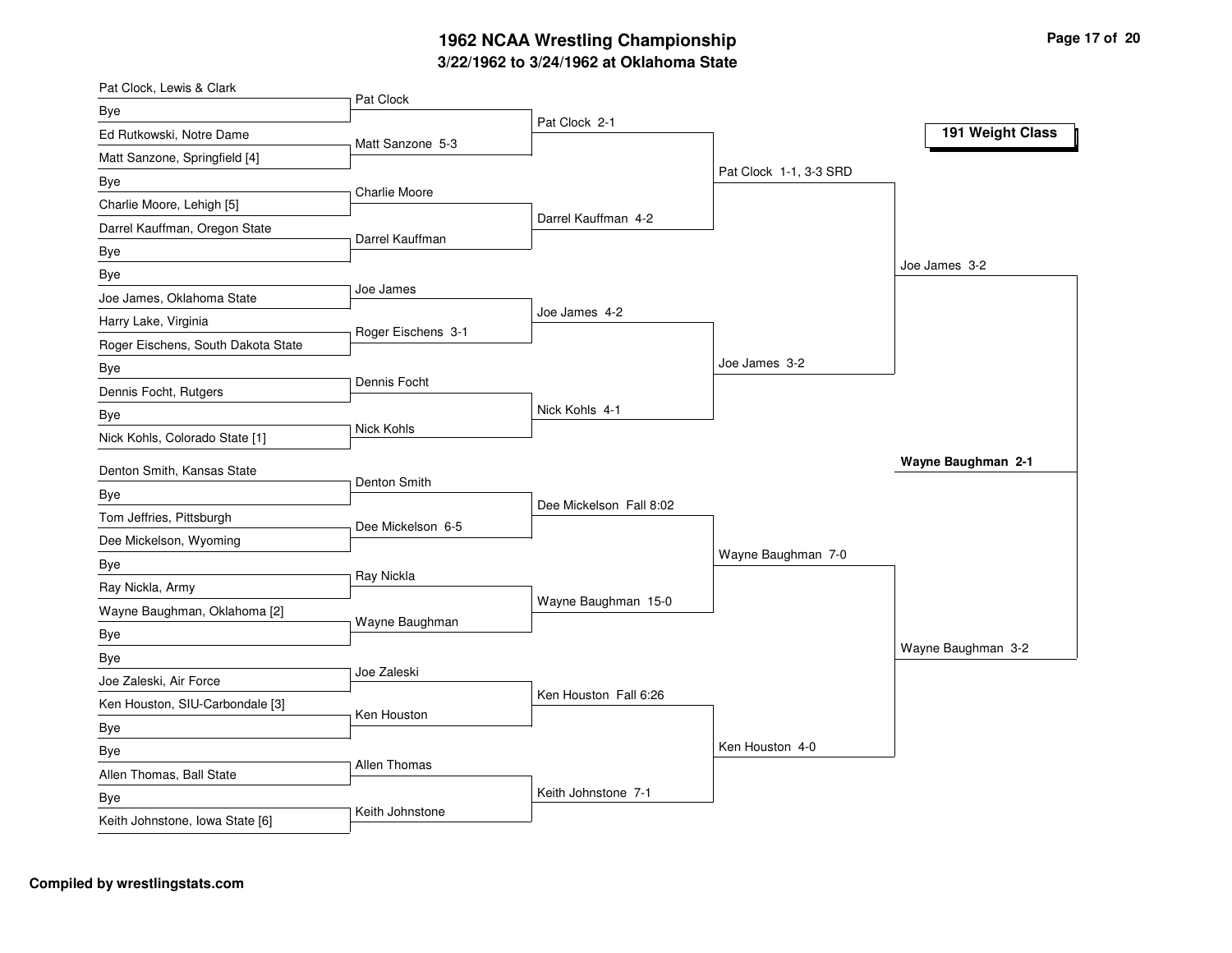# **3/22/1962 to 3/24/1962 at Oklahoma State 1962 NCAA Wrestling Championship Page <sup>18</sup> of <sup>20</sup>**

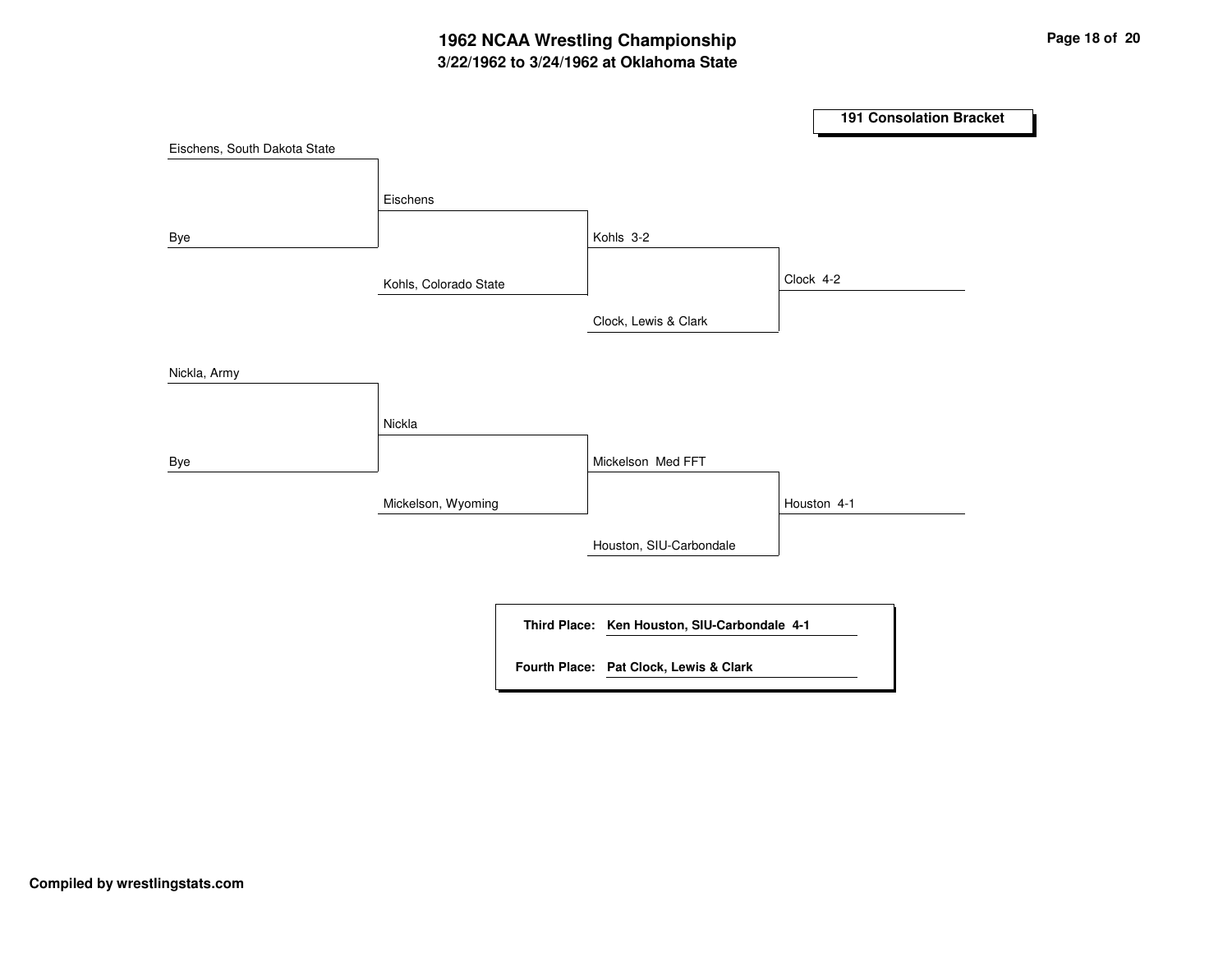# **3/22/1962 to 3/24/1962 at Oklahoma State 1962 NCAA Wrestling Championship Page <sup>19</sup> of <sup>20</sup>**

| Jerry Seeley, Colorado State      |                           |                           |                           |
|-----------------------------------|---------------------------|---------------------------|---------------------------|
|                                   | Ed Scharer 6-3            |                           | <b>UNL Weight Class</b>   |
| Ed Scharer, Rutgers [4]           |                           |                           |                           |
|                                   |                           | Rory Weber 5-2            |                           |
| Von Henry, Oklahoma               |                           |                           |                           |
|                                   | Rory Weber 4-1            |                           |                           |
| Rory Weber, Northwestern [5]      |                           |                           |                           |
|                                   |                           |                           | Roger Pillath 3-2         |
| Everett Knott, Oklahoma State     |                           |                           |                           |
|                                   | Roger Pillath 3-2         |                           |                           |
| Roger Pillath, Wisconsin [1]      |                           |                           |                           |
|                                   |                           | Roger Pillath 3-0         |                           |
| Dewayne Schroeder, Colorado Mines |                           |                           |                           |
|                                   | Dewayne Schroeder 4-2     |                           |                           |
| Steve Goodsell, Brigham Young     |                           |                           |                           |
|                                   |                           |                           | Sherwyn Thorson Fall 3:21 |
| Leroy Sprague, Baldwin Wallace    |                           |                           |                           |
|                                   | Jim Raschke Fall 5:02     |                           |                           |
| Jim Raschke, Nebraska [2]         |                           |                           |                           |
|                                   |                           | John Baum 2-1             |                           |
| Joe Kuhn, Western State           |                           |                           |                           |
|                                   | John Baum 9-1             |                           |                           |
| John Baum, Michigan State         |                           |                           |                           |
|                                   |                           |                           | Sherwyn Thorson 2-1       |
| Merrell Solowin, Toledo [6]       |                           |                           |                           |
|                                   |                           |                           |                           |
|                                   | Merrell Solowin 7-1       |                           |                           |
| George Gross, Auburn              |                           |                           |                           |
|                                   |                           | Sherwyn Thorson Fall 3:49 |                           |
| Sherwyn Thorson, Iowa [3]         |                           |                           |                           |
| John Burns, Lehigh                | Sherwyn Thorson Fall 3:36 |                           |                           |